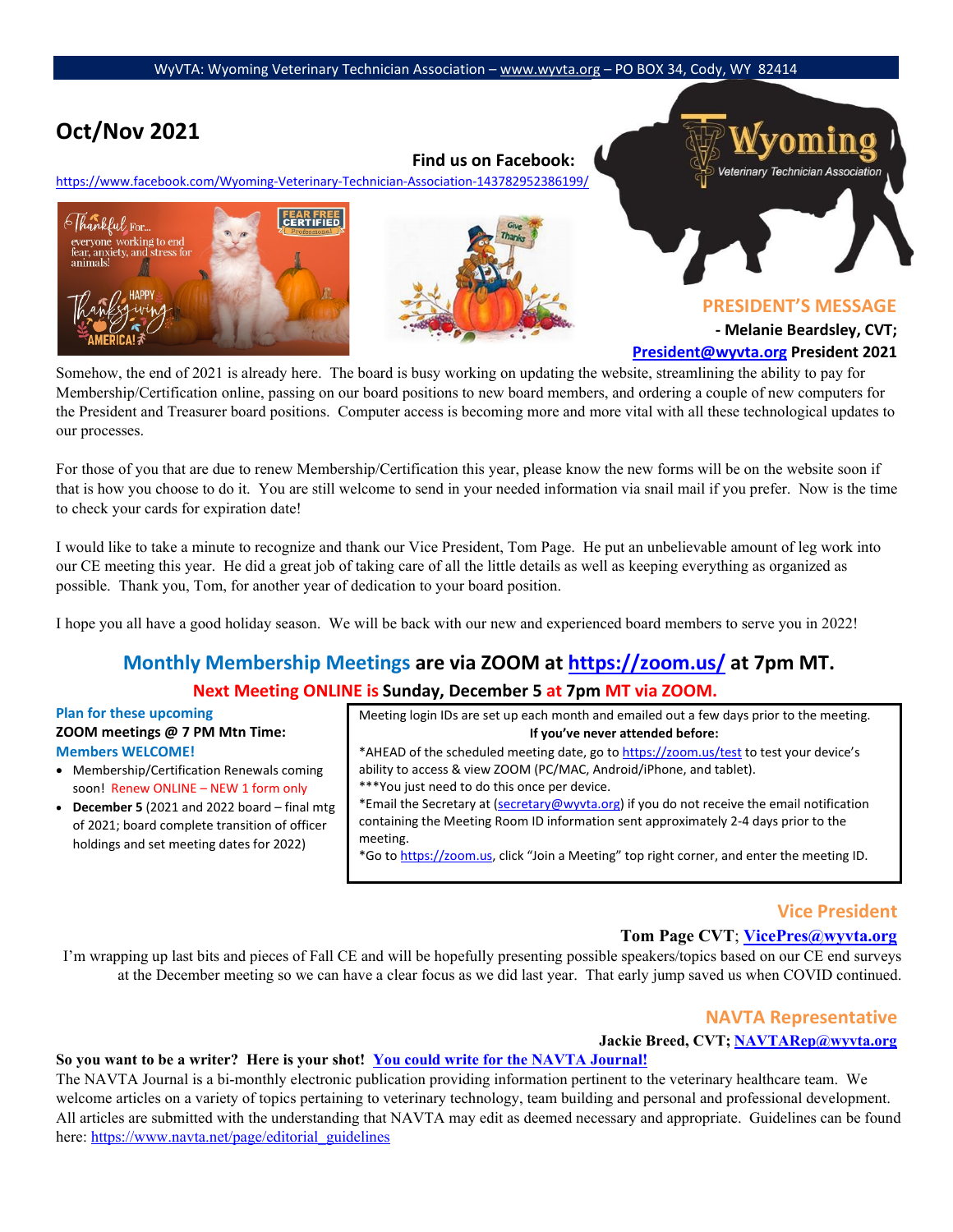# **Treasurer Report**

#### **Jackie Breed, CVT, Interim Treasurer**

Melanie and I are working on getting the Treasury reports for the last couple of years audited and hope to have those ready for publishing in December or January. We are also adding WyVTA owned laptops for use by the Treasurer and the President for Association use only to help keep us all up to speed and files/documents trackable. Our last 4-5 CE meetings have been very well attended and graciously sponsored by several companies allowing us to grow the Association.

On the Non-Profit side we will be adding to our SWAG in 2022 and coming up with ways to get the WyVTA and CVT names out into the public so you can open up discussion about the various parts of the veterinary health care team to everyone. Portions of funds from that SWAG will be donated to a Wyoming based animal related non-profit.

If you have ideas for items you'd like to see for SWAG (i.e. we have t-shirts, stickers, and possibly the iron buffalo logos) please send those to [VicePres@wyvta.org](mailto:VicePres@wyvta.org) or [President@wyvta.org.](mailto:President@wyvta.org) If you have thoughts on Wyoming nonprofits that are animal related that would benefit from WyVTA and donations, please email me at  $T_{\text{reasure}}(a)$  wyvta.org; please include any thoughts on what you think we should and should not require for groups we should partner with in this manner.

# **Membership/Certification**

## **Jackie Van Noy CVT**; **[CVT\\_Members@wyvta.org](mailto:CVT_Members@wyvta.org)**

Those whose membership/certification expires 12/31/2021 should be going to the website and completing the members/certification application anytime between now and the end of December. [HINT: Your Member +/- Certification number will begin with an EVEN number – think that it begins on  $1/1/2022$  and ends  $12/31/2023$ .] Membership +/- Certification expires on  $12/31/21$  so to renew on time, complete that form and your payment prior to that expiration date. Reminder invoices will go out for renewals to those who still need them from Jackie Van Noy [\(CVT\\_Members@wyvta.org\)](mailto:CVT_Members@wyvta.org) by the end of November.

## **Past President**

### **Tom Page CVT**; **[PastPres@wyvta.org](mailto:PastPres@wyvta.org)**

We are looking for a couple of NON board members (preferably recent graduates from any accredited VT program) to help on a subcommittee to brainstorm how best to help the veterinary technology students. We have our scholarship which continually goes unapplied for every year, we have an accredited program in our state, but we don't seem to have the camaraderie to get the students involved with the Association. Please email me directly with your thoughts or volunteerism if you're interested in being on this subcommittee. Time commitment will likely be mostly email, maybe a ZOOM meeting if needed, and will be based on the group as far as meetings and times. Goal will be to have some items available for the students by March in case it would affect their end of spring semester, we'll go on from there.

## **Secretary**

#### **Nanette Walker Smith, CVT;** Secretary@wyvta.org

# **Minutes – PLEASE take the time to review the minutes – a lot going on in our little association and big state!**

#### **WyVTA Mtg October 3, 2021**

**Melanie Beardsley:** I'm going to call this meeting to order at 7:07pm.

**Melanie Beardsley:** I'm glad you could make it, Beth (incoming Member-at-Large). Welcome!

I didn't get any update from Jackie Breed on the NAVTA front.

**Melanie Beardsley:** Jackie Van Noy, Do you have anything for us?

*Jackie Van Noy:* no

*Nanette Walker Smith:* All the NVTW stuff is in the newsletter. I was wondering about what you guys thought about sending out a NVTW Happy Email to all our members and of course posting it to the Facebook page? We have a bunch of followers on our FB page that are other VT and VMA associations as well as specialty groups, clinics etc.

**Discussion:** All agreed this would be a good idea.

*Nanette Walker Smith:* Ok.... I'll see what I can come up with - if anyone else has ideas - please send them to my outlook email

*Nanette Walker Smith:*

1. Need to vote on reimbursement for Secretary of State e-filing: \$52 (They increased fees (was \$25) and are charging a fee (\$2) for CC payment now.)

2. Melanie will send this amount after approved plus reimbursement for Square payment for CE Nanette paid for to test the system that we already voted on last month (\$105).

3. Other than what's posted, I managed to get the full SQUARE report pulled for the whole year. I sent a copy to Pres, VP, and Jackie Van Noy so they can finalize and clear the Fall CE income vs. Memberships/Certifications.

It has everything trackable on it including the new items we added on site - t-shirts and such. As we go forward, Jackie Breed and I will need to get together, sometimes with Jackie Van Noy, to get all on board with Square.

**Melanie Beardsley:** That's nice. I got caught up on my stuff. This month is attacking that side of things to, hopefully, give Jackie Breed less of a disaster.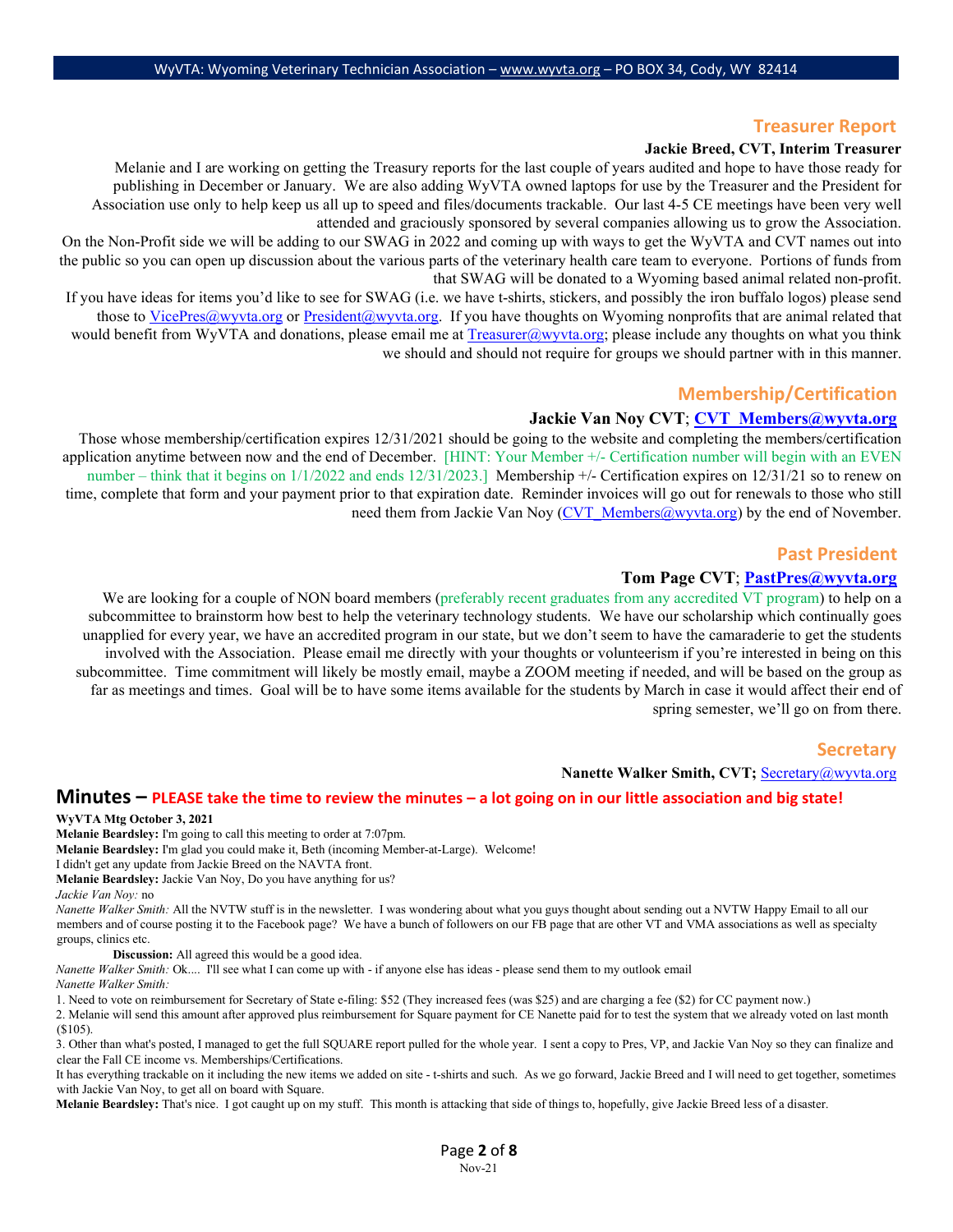**Nanette got things squared away with Sec of State they had an increase in fees from previous as well as an upcharge for using cc for payment. Can I get a motion to reimburse her? She did send me a copy of the receipt. (See above – total \$157)** *Deana Baker:* **I move**

# *Jackie Breed:* **2nd**

**Melanie Beardsley: Motion passes unanimously.** While going through things, we realized we hadn't reimbursed her for her CE payment, that one was voted on previously. I'll get both payments to her this week.

*Nanette Walker Smith:* There is a lot more we can do with Square regarding invoicing and keeping that portion of our 'community' in there rather than repeatedly and copy pasting once it's in there unless there is a change/update. Still need to keep the master excel sheet but setting up each member to be able to quickly send or resend an invoice or statement and track numbers especially with a 'store' on board will be helpful. Jackie Breed and I will work through this when she gets treasury set up. I have NOT gotten QuickBooks pulled yet. Then I have to go back and make sure there isn't anything else I'm forgetting.

**Melanie Beardsley:** It seems like it could do about what the Tech Soup/Quick Books is doing to a point.

*Nanette Walker Smith:* I know Square can = we do not need the complication of QuickBooks. It takes an accountant to keep it from getting off course and misused. When we get to the new year we will most definitely need to be caught up on treasury - that will be next item after QuickBooks and to check everything off, repost last 2-3 years, and get that squared and put to bed.

**Melanie Beardsley:** It's a lot. I think it will be good once we figure out the ins/outs.

**Nanette Walker Smith:** Then in the new year find something to donate WELL to and get that publicized.

Hopefully that excel I sent today, Tom, will help you finish your check offs.

**Melanie Beardsley:** I spent lots of time getting caught up as far as the CE bills/invoicing/etc. It will be good to get this caught up.

The current bank balance as of this afternoon is: \$31,358.07.

**Nanette Walker Smith:** I'm still cleaning out the Treasurer wyvta.org email - there are 26 pages in there that need to be filed or deleted.

Jackie Breed, I'm looking at early November, maybe end of October to start getting together - want to clean as much up as possible first.

Working through that one as I do QuickBooks, TechSmith and the other handwritten notes she has in there.

Hopefully I can send that as Jackie B, and I start so she can start making notes.

**Melanie Beardsley:** Tom and I met regarding one CE participant and have the first item handled. Just had a typo on her certificate.

*Outstanding CE Invoices:* 

**1.** 307MetalWorks: \$225

**2.** Ramkota: \$579.18

**3.** AMBI: Shipping of Thank You's: \$100.46

**4.** Reimburse one registrant for conference fees who cancelled the weekend before the conference.

>>Tom motioned in e-mail and Nanette 2nd with the recommendation of reimbursing via check, so we are not paying fees in the square twice.

>>There were no responses for votes via email, so we'll include that one here.

*Nanette Walker Smith:* **I motion we pay the outstanding bills from the CE Event listed (all 4)**

#### *Jackie Breed:* **2nd**

**Melanie Beardsley: (Ramkota is mostly just the room. Zoetis covered the food for the most part.)**

**Melanie Beardsley: Motion passes unanimously.**

*Tom Page:* This is a new Excel spreadsheet I've been working on for the VP to help with conference planning and funds tracking (*viewed in the meeting room, comments on specifics are below*).

Continue management of the Conference Accounting

**Payments from Conference 2021** *(The attendees reviewed the draft on screen and comments are listed below from Tom. The final will be presented in the November minutes)*

Notes Tom pointed out on the CE Accounting & Balance Page

\*Zoetis paid more than food. See list

\*Donations and Sponsorships are noted.

\*I am reviewing my calculations where it shows the attendance and reviewing money, numbers, etc. just to verify.

**Note: Vendors that donated in addition to sponsorships. Please thank them.**

I have received several comments from our Vendors and speakers alike. THEY LOVE THE BUFFALO

Explanation of anything else you see as needed. Ask.

\*Ambi created a shipping account for us. Mel is prepared to write and deliver checks accordingly. Goal is to have it answer all the questions anyone might have and any one on the board could answer easily and move on

*Nanette Walker Smith:* I like it. Easy to read, answer questions quickly. Love the shipping set up at AMBI

*Tom Page:* The one thing I see is the cost of square.

*Nanette Walker Smith:* Square only costs if we use it for credit cards. Those should show on that excel I sent you today - there is a column for it.

I'm going to watch some videos because I believe we can use square as the bank as well, but I want to research that more and hopefully talk to someone. there is a bunch of stuff we do not and likely never will need (i.e. logins for employees, timecards, etc.) I like this layout Tom - anyone of us could easily find info on here and answer questions. and refer to the VP for further.

**Melanie Beardsley:** ...and ease of finding answers to questions along the way. Great job, Tom!

*Tom Page:* Transparency is the goal. This entire year has been a group effort. Thanks All!!

*Nanette Walker Smith***:** There isn't another bank that is more available uniformly around WY is there? Unless we do something like Wells Fargo (name pulling) or Chase Bank or US Bank that are more national?

**Melanie Beardsley:** OK. I'll probably be ordering some more checks then. I don't know if First Interstate would be better or how many of them there are around. I could look into that a little.

#### Let's move on to the **Computer Discussion for Treasurer and President**

*Nanette Walker Smith:* Let's start with Treasurer since we already started that discussion for a computer.

Our Office 365 account is available for up to 5 devices I believe: 2 in use so far.

**Melanie Beardsley:** Treasurer for sure needs one. A scanner and external hard drive will for sure need to be part of it.

I think President should have one, also. Though, I don't know if anything, but the computer would be necessary. I just know my little laptop is on its way out. This is 98% all I use it for.

Nanette Walker Smith: So IMHO to keep everyone at the same speed a similar laptop, external hard drive, thumb drive would be definite.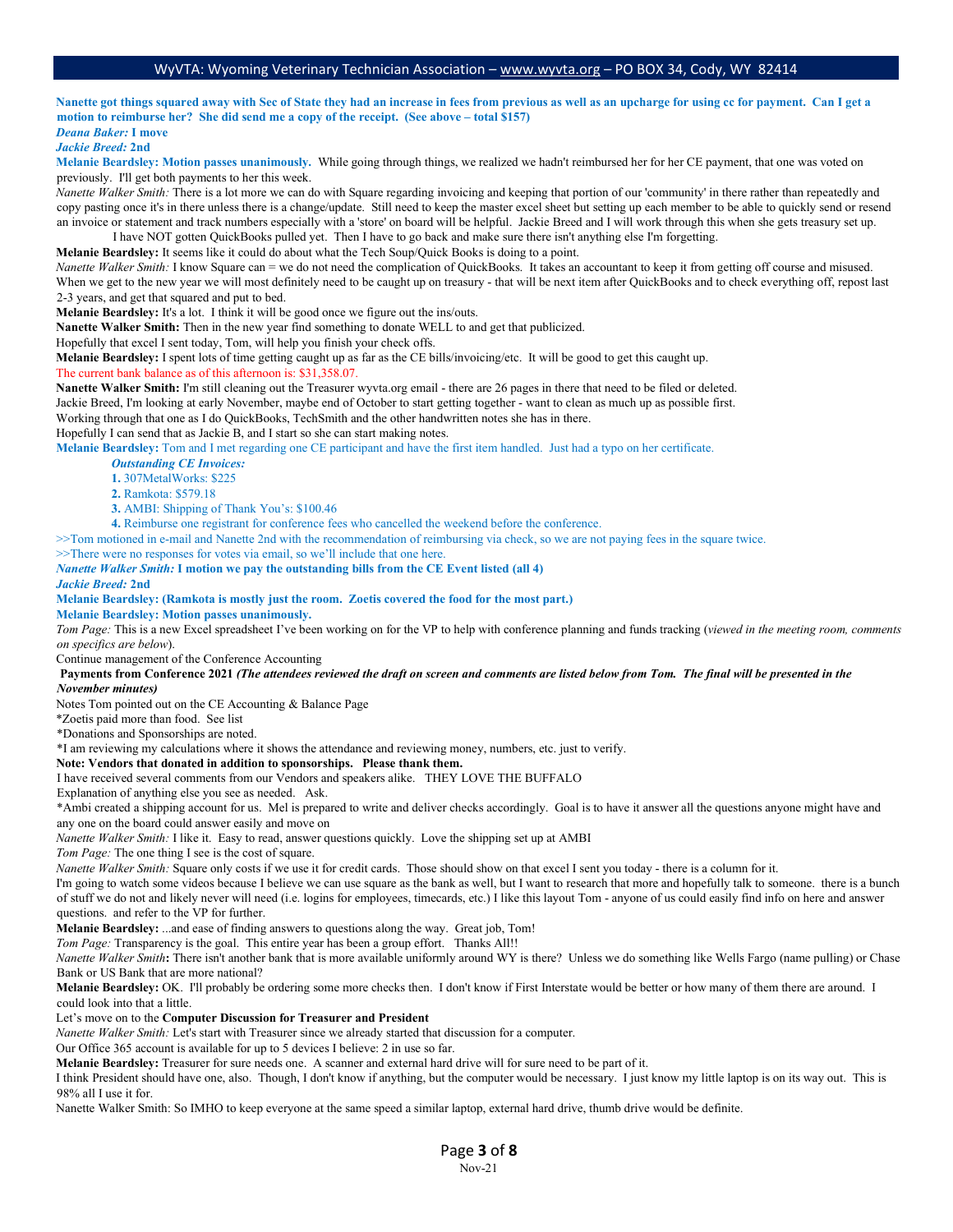Scanner - there are simple scanners - by sheet, can scan business card size to legal size and save it to the laptop. If you feel that would be adequate for the Treasurer we can do that. I.e. receipts, invoices, statements should all be kept hard copy and soft copy and that would function for this purpose.

Does the Treasurer have a need to print anything? I can't think of anything other than a Treasurer's Report for the Annual meeting which would be put with the documents for that meeting and printed by AMBI let's say. Other than the secretary could keep printed T reports since that position already has a printer.

**Melanie Beardsley:** I don't remember needing to. Mostly just something to scan receipts to save. I think it would be appropriate to take pictures and e-mail the few receipts I get along the way.

*Nanette Walker Smith:* We could always add a printer later. You don't think the President would need a scanner? I found that I used my scanner and printer for different things that came up. We need a decision and a vote with a ceiling for pricing. OR at least a vote.

**Melanie Beardsley:** What is an appropriate price ceiling?

*Nanette Walker Smith:* I can pull some prices and send those out to the group, and we can email vote for a ceiling price in a couple weeks. I haven't looked recently *Tom Page:* We found last time that the price was elusive. And based on what is going on in the world there is a premium on computers.

*Nanette Walker Smith:* Yes, both a premium and chip shortage. So even if we get something ordered it may be a while before we get it.

I could also check on hand at Costco, Staples, Best Buy, etc.

Do you want an email update on availability and pricing first? With Christmas coming that could cause a problem, but realistically - it's gotten what you can as soon as you find it right now

**Melanie Beardsley:** Would that be more practical? We could vote to push the go button in Nov.

*Tom Page:* I think some research is practical

*Nanette Walker Smith:* I think I'd rather research and get a feel first. It may be all over the board! I'll email what I find out

**Melanie Beardsley:** Sounds good – before the next board meeting via email so we can get ahead of board positions transfer with our thoughts/order.

#### Moving on: **National Veterinary Technician Week 2021:**

What did you guys think of my letter for the governor's office?

*Deana Baker:* I feel that it should be addressed to Governor Gordon instead of Whom it may concern.

*Nanette Walker Smith:* Addressed to the Governor directly and correct the spelling issues. Association should be capitalized because you are referring specifically to our Association and put (Association) behind Wyoming Veterinary Technician Association in the first line at the beginning - that means you are referring directly to that when you say Association.

**Melanie Beardsley:** Yes, I put that in case anyone wanted to steal it and address specifically to their local mayor, etc. Otherwise, looks great!

*Nanette Walker Smith***:** Perhaps the WyVTA PO BOX under the phone number. Because ideally they will SEND US a pretty certificate certifying that week - then we take a picture of it and post it!

**Melanie Beardsley:** Good idea! I'll add that! My only other thought I was going to present to the group was... in interest of educating the public of

technicians/WYVTA. What if we looked into Billboards, Instagram, YouTube, etc. advertising? We were talking about doing something with the money we have. Just a thought.

*Nanette Walker Smith:* Billboards are expensive or so I've been told - would need research and good placement i.e. near the state capitol where the house and senate would see it voting on bills for vet med.

**Melanie Beardsley:** Yes interstate of Casper/Cheyenne is where I was thinking. My husband says that is old school and it would be better spent on the social media platform.

*Nanette Walker Smith:* Your hubby is probably right. Mine says billboards are for impulse buyers along the freeways.

Instagram is not my bag, and I don't want it to be - so I'll graciously pass that off - although I think it's good idea.

**Melanie Beardsley:** I'm not on it, either. I waste enough time on FB. I do play lots of YouTube music, though. I do think it would be a good way to educate the public if that's what our goal is. And we do have \$30,000 in the bank. (Computers do need to come first, I think.)

*Nanette Walker Smith:* YouTube would be good, but would need to be well thought out, follow perfect protocols (gloves, masks, handling, etc.) I think Tom may have more play with that with his Toastmasters... or maybe our newbie board members?

*Nanette Walker Smith:* Could write something up for the newsletter. How would you like to see our profession recognized in Wyoming??

**Melanie Beardsley:** I'm also wondering if NAVTA has some videos/pictures already made that we could slap our logo on and be done if we decided to go down that road.I think that's all I have. Any other thoughts/Questions?

*Beth Zima:* My daughter handles social media advertising for her company. I can ask her what sites would be best and most relevant to potentially use.

**Melanie Beardsley:** We will take all the input we can get. It was more a random internal brainstorm/thought I had.

It could be something we work on putting together for Vet Tech week next year even.

*Tom Page:* **I motion to adjourn**

*Nanette Walker Smith:* **2nd**

**Melanie Beardsley: Motion passes unanimously! Meeting adjourned at 8:40pm.** Glad you could join us Beth. Thanks! Good night everyone

#### **WyVTA Meeting November 7, 2021**

*Attendance: Melanie Beardsley, Tom Page, Nanette Walker Smith, Beth Zima, Kelly Ferguson, Taeha Collins, Deana Baker, Jackie Breed, Jackie Van Noy* **Melanie Beardsley:** I'll go ahead and call the meeting to order at 7:03pm.

I got this update from Jackie Breed regarding **NAVTA**. I did some searching as far as their Leadership Conference. I couldn't find anything.

*Nanette Walker Smith:* Leadership conference will likely be like last year - online and later in the year You know - last year it was under something other than Leadership I'll have to see if I can figure out what it was... it caught me by surprise.

**Melanie Beardsley:** How is the passing of the baton going for your post?

*Jackie Breed:* Haven't passed the baton yet... but we will get there! nothing else from NAVTA right now.

**Melanie Beardsley:** Jackie Van Noy, do you have anything on the **Membership/Certification** side of things?

*Jackie Van Noy:* Not sure who sent out the notices last year for dues, but it needs to go out soon. Tom I did just find the one you sent me the follow up on.

*Nanette Walker Smith:* Jackie - that would be me. Just need the confirmation of to whom they need to go to. So the updated membership list would be good - last one I have is May. Then I can also upload that list to the check my mail address book to completely clean that out for 2022.

**Melanie Beardsley:** I'm pretty sure I'm up this year. I thought I would get on and go through the process online for you, Nanette, since you wanted us to let you know of any issues or saw anything that needed changed.

*Nanette Walker Smith:* That would be nice for **current board, that's due**, to get some eyes through the system before we send those invoices out. *IE BY Nov 17* Can also see about getting the membership list loaded to square so we can then send/receive info via square re invoices and receipts.

**Melanie Beardsley:** Thoughts on adding an **[info@wyvta.org](mailto:info@wyvta.org)** email? I'm ok with it if we have someone appointed to be checking it and forward what needs forwarded.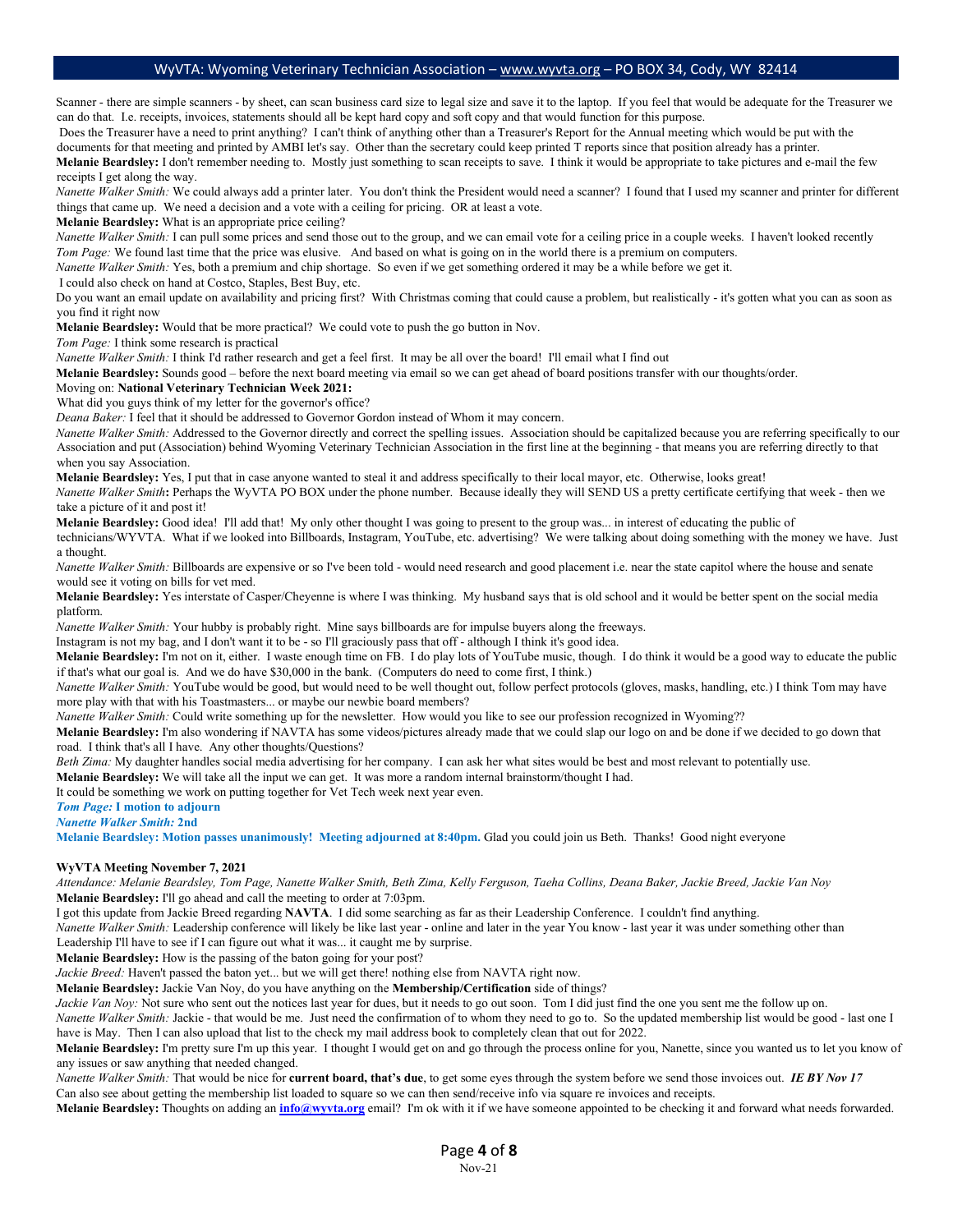*Nanette Walker Smith:* There is a lot of trash and spam in the secretary email - which could be replaced on the website by info email. Just trying to eliminate garbage. Secretary email still receives all the emails it should from groups, state contacts, etc. I've no problem taking the info email since I'm handling the website and Facebook *Kelly Ferguson:* I would be willing to handle the info e-mail if you'd like. I comb through my personal e-mail accounts almost daily. What's one more?

**Melanie Beardsley:** Nanette would check it for now. I think we should have a plan for long-term or a second person/board position checking it, too. President maybe? I want it in a handbook somewhere.

*Nanette Walker Smith:* Yes I think that's great - a couple people checking would be good. Yes ma'am, will get it in the board handbook - will make that an all-board member's section for whomever gets that job. Kelly thanks - we will work on that this next year with you.

*Nanette Walker Smith:* QuickBooks - Mel do you and I want to start with that mess?

**Melanie Beardsley:** Thank you for your work on the QuickBooks end of things, Nanette! After going through files and what you have compiled, I think it will be easy to sort through it and get it in our excel format.

*Nanette Walker Smith:* Ok.... do you need my help, or do you and Jackie think you can work on this and get Tom involved for Fall CE stuff you need help with? **Melanie Beardsley:** Yes. It will be my November project. I'll holler if I have questions. Jackie and Tom, I may be calling for help.

*Nanette Walker Smith:* BEAUTIFUL THANK YOU

**QuickBooks Invoice:** I notified Angela that QuickBooks bill showed up in the Treasurer email to pay. I'm hoping she stopped the invoice and rerouted it as it wasn't a payment it was an invoice to pay and should not be for WyVTA.

**Melanie Beardsley:** Nothing has gone through the bank account as of earlier this afternoon. Or hasn't hit our bank yet. I am watching the bank account in case Tech Soup/Quick Books came up on that end as a payment going through.

*Nanette Walker Smith:* I haven't seen a response to my email back to them regarding that invoice where I included Angela's contact info for them.

**Melanie Beardsley:** I was hoping they would get back to you even if Angela didn't. Keep me posted on your end. I'll keep you posted on my end.

# *Nanette Walker Smith:* **Colorado Advocacy 101 information sent to board:**

1. I completed pulling the notes from Colorado's Advocacy 101 information and sent it on to the Exec Board Members. There is a ton of good information in here, but in looking at Wyoming it may be way overkill compared to the processes Wyoming goes through. This subcommittee will need to meet and go forward with:

- a. Get invited to annual meetings to the BVM in Casper and be silent participants willing to answer questions professionally and politely as they are asked and show the WyVTA is ready and willing to work toward a positive solution for animal welfare in Wyoming.
- b. We have a lot of good resources to back up credentialing: longevity of our association, NAVTA research, CACVT research, and most of the surrounding states instituting licensure or additions INTO the veterinary practice acts in the recent 2-3 years.
- c. If anyone else wants this information or would like to be on this committee, please let Tom Page or Jackie Van Noy know.
- d. Questions on the advocacy info I sent out to everyone?

*Tom Page:* Not currently for me. I am reading through it and have contacted JoAnn to request attendance.

*Nanette Walker Smith:* My question is, would you like to write something for the newsletter AFTER attending the VMB mtg (fingers crossed) AND/OR me to write a quick blurb about CO advancements with the 'interested in helping' info contact our board? And lead that into our SWAG we are working on to get stuff into the clinics and public, so people see it?

**Melanie Beardsley:** I think the answer to us after the meeting vs. you with the experience would be better answered after the meeting?

*Taeha Collins:* A prior blurb to non-board members may be helpful to get more involved than just board members

*Nanette Walker Smith:* I'm very good with that as well. I'd really like to know where WY is at and their protocol.

**Melanie Beardsley:** Taeha, I totally get where you are coming from. We will hopefully get the OK to get a board member or two to sit in on their board meeting, but it would be good to get our general membership supporting their CE meeting!

*Nanette Walker Smith:* Taeha, I hear that too. "You may have heard there have been a few recent changes in our surrounding states with licensure, veterinary technicians being added to the Veterinary Practice Acts, title protection, and so on. For more information, please stay tuned and active with your WyVTA as we start into 2022. Your Executive Board is investigating and collecting information specific for Wyoming veterinary technicians." Will totally go with what y'all want!

*Taeha Collins:* Short and sweet getting nonmembers involved might encourage more people to BE on the board or take a few small tasks of your shoulders.

**Melanie Beardsley:** I absolutely agree, Taeha! Let's see if we get a board member or two into their board meeting and go from there?

*Nanette Walker Smith:* **Newsletter items are DUE 11/14 (next Sunday**) - Remember this is the push to join! MAL's and any member are welcome to supply newsletter info - if you want to work out who is submitting something on a schedule please do so.

*Tom Page:* I will let you know as I hear from JoAnn Reid, Ex. Dir of Wy Board of Vet. Med.

*Nanette Walker Smith:* **ONLINE MEMBERSHIP RENEWAL/REGISTRATION:** I'd recommend all the board members use the ONLINE membership renewal if you are due - say in the next week by 11/15 so we can make any changes we need to the combo application before Thanksgiving and get the invoices out around Thanksgiving?

**Melanie Beardsley:** I think that sounds reasonable

*Nanette Walker Smith:* Just FYI-I received my reimbursement check for SoS and CE from September (thank you Melanie).

 I'm still trying to get the Treasurer's Notebook typed up, then the rest of the board – sorry guys that just keeps dumping to the bottom. Still time to get me changes. RACE info to Dr. Tony and Dr. Sexsmith is completed as of yesterday. Tom has these notes so we can adjust the CE application slightly to avoid the confusion. I do have Dr. James' Vet # (It's his DVM License number we need not his membership number, that's what was confusing him, the way we had it written on the application form.)

 FINAL push to PLEASE TAKE TIME to CLEAN OUT your wyvta.org emails – create file folders and move stuff in that is dated/finished/past; spam; or TRASH it. You should never have more than 2 pages of emails at any given time! Holler if you'd like me to walk you through that. Be nice to your person taking over your position and really work on getting this done. I'll send out those images to everyone after the meeting, so you have them post haste.

## **Melanie Beardsley: Treasurer's Report**

1. **\$30,308.27 current bank balance** as of earlier this afternoon 11/7/2021.

2. \$13.69 - request for reimbursement (Melanie Beardsley) for stamps/envelopes for the Treasurer position. Copy of receipt is in Treasurer e-mail.

*Nanette Walker Smith:* **I motion to pay the Melanie Beardsley as acting Treasurer for stamps and envelopes \$13.69.**

#### *Taeha Collins:* **I will second the motion to reimburse Melanie**

**Melanie Beardsley: OK motion passes unanimously.** I'll add that to my to do list. Thank you

#### *Tom Page:* **Fall CE 2021 - Ramkota 2021-2022 follow up.**

1. While talking to Sam, our new Ramkota contact, there has been an unspoken charge for the Theater room. It is \$400 per day for the last 2 years. \$2400. **Melanie Beardsley:** Can you explain what unspoken charge means?

*Tom Page:* This was not charged to us. Just a "discount " that I didn't know about. We are only charged the setup and usage fee. Not the rental fee. This is a good thing. Just wanted to pass it on to you all. This is just informational. There is no plan to institute it in the future. Nor is there any request to pay it backwards. It is a good thing for the Association.

*Nanette Walker Smith:* Thank you from us and we need to be sure that is indicated on BOTH 2020 and 2021 Fall expenses as donations/sponsorships to the association

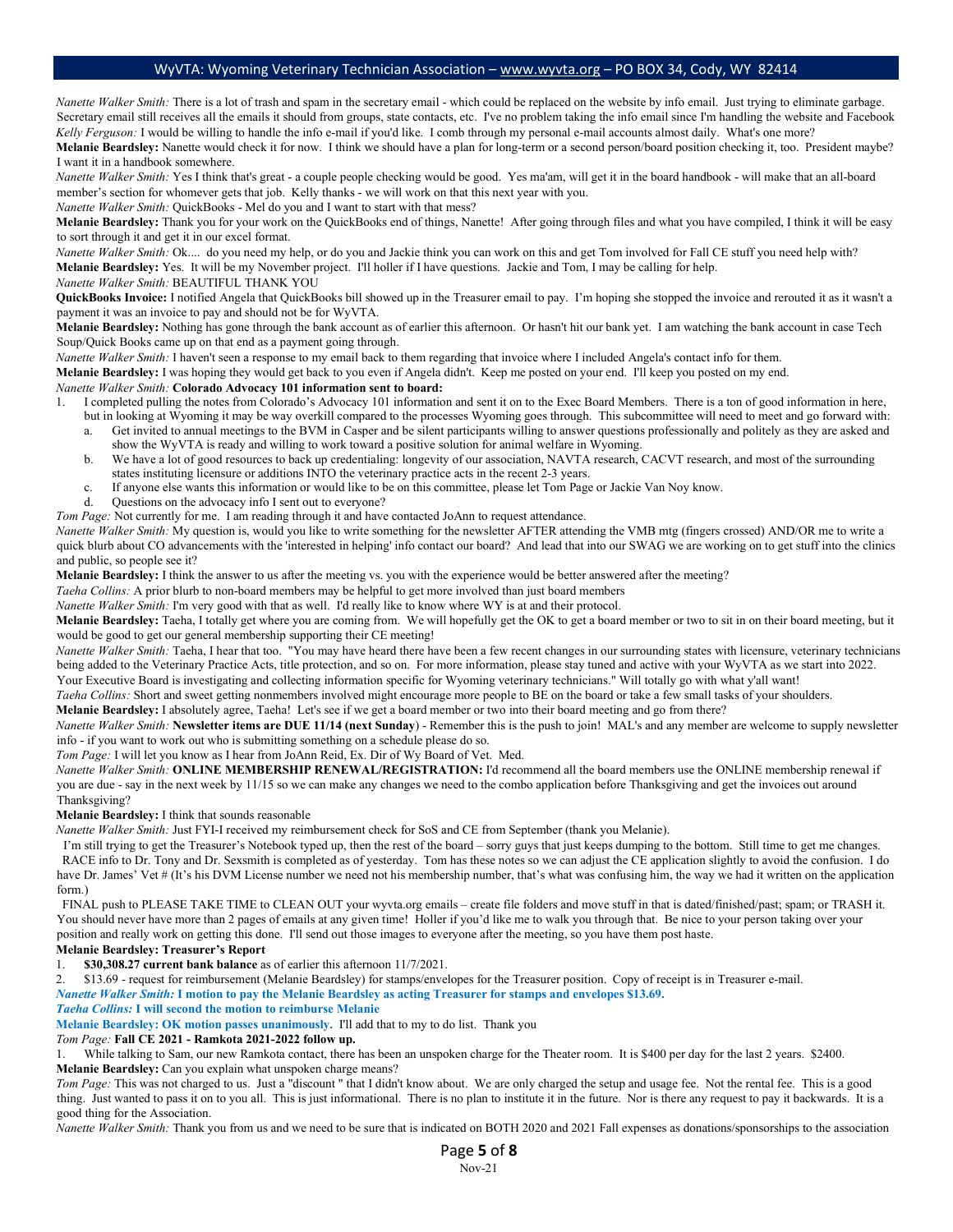*Tom Page:* I have several crosschecks to complete including payments (with Mel/Treasurer), emails for contacts/sponsor/other information that I'm compiling How To lists for future Vice Presidents as we perfect our CE skills for success. Also Nanette and I need to confirm fees/charges taken for each submission via Square It would also be good so we can identify the splits when we sell shirts and buffalo..

2a. Jackie Van Noy, did you get anything in the mail from Dr. PODHAYNY? She sent back the Starbucks gift card. Can't accept monies per corporate contract. *(Jackie Van Noy:* I didn't get to the po box today but there wasn't anything last week)

2b. We are reserved for Next year - Sept 9 (Friday), 10, 11, 2022.

*2c.* I would like to suggest that we all send Nanette any pictures that we took during the event. These would be good to have on the website for our event.

**Kelly Ferguson:** If you guys ever need any photos taken or edited for the website, I'm your gal.

### **Melanie Beardsley:** Noted, Kelly. Thank you!

*Tom Page:* Looks like we took in \$4,326.38 after we paid for everything including Racca's, Ramkota, Ambi Shipping, Speaker gifts, buffalo, shirts, etc.

Does anyone have questions about anything regarding the Accounting for the event.

#### *There were none.*

*Tom Page: The winter meeting of the WYVMA is Dec. 8<sup>th</sup>.* I have sent an email to them regarding attendance and hopefully attending the rest of the Sat/Sun. Hope I will be to have conversations to improve communication between both groups, gather information to improve the scholarship outreach.

*Taeha Collins:* I have a vet (Dr. Miranda Townsend) from my clinic attending State meeting-If I can help somehow let me know

*Tom Page:* I would like to be able to catch up with them Taeha. Give them my contact information.

**Melanie Beardsley:** I did pick up the extra shirts from Pedans (They had some of our color backorder, so they pulled from another order to fill our original order but printed our backorder shirts later and gave them to us for free.) I passed them on to Tom, so he has all of them.

*Tom Page:* **Promotional items for next year (i.e. SWAG)** – shirts we'll plan in April, stickers maybe, other ideas, please send to me [\(VicePres@wyvta.org\)](mailto:VicePres@wyvta.org). We'll also be reviewing board member perks and making sure everything is in order with policies, etc. I.e. Free WyVTA CE, WyVTA shirts (Peden's) from 2021, Jackets (Peden's) cost, logo, screen pro embroidered print; NAVTA Leadership Conference (if held) attendance (virtual or in person). Board member business cards (board position only and contact via WyVTA.org - Officer can write

*Tom Page:* **CE Fall 2022:** BI has a program that might fit for us. I will let you know what they have to offer next year. My plan is to have some information on a direction for Dec meeting. As we have I will be working to do a Virtual, and in person event

*Tom Page:* **New Memberships from the 2021 Conference:** Jackie Van Noy is attending to these.

## **Melanie Beardsley: PRESIDENT:**

- 1. We already touched base that I mostly have everything paid up as far as CE bills/reimbursements/etc.
- 2. I did meet with Bank of the West. Angela is off the account officially and everything should be updated with them. They have my address as the primary one on the account so any correspondence from them snail mail-wise will come to me. I thought that would be better than the PO Box.
- 3. Jackie Breed also got to the bank to get her added in as new Treasurer; did everything go OK with getting you on the account?

#### *Jackie Breed:* Yes, everything went smoothly.

**Melanie Beardsley: Governor Proclamation for Vet Tech week.** I prepared the letter and then found I had a form to fill out instead. Recommended 45 days minimum in advance but can do after the first of the year any time. I saved all my stuff from this year and will fill out their form and hopefully get a governor's proclamation for vet tech week next year.

*Nanette Walker Smith:* Yes. Perhaps NAVTA Rep should let NAVTA know to put in their NVTW docs to check with governor's office first about forms to complete rather than give them a proclamation and to check it 90 days at least in advance for specifics. I'm sure this is a streamlining internal method for the government. **Melanie Beardsley:** Any progress on computers for Treasurer and President?

*Nanette Walker Smith:* Computers I've been comparing. IMHO. a new laptop with similar comps to those we bought last year the backup drive, thumb drive, a carrying case and a scanner will likely be approximately 2k a piece. The scanners I need more information on - not finding stuff I'm super familiar with online so I will have to go in and talk to a couple folks and chat with Newegg too. These new ones will be Windows 11 compatible and I'll try for i7 which is a version higher than the ones from last year as both will be the upgrades of 2022. That said. These are all purchase INSTOCK only meaning due to shipping and availability this is all we can hope to be guaranteed to get anytime soon. This is a retail wide phenomenon (point of note - if you want something for the holidays, buy it now or you may not get it period). IT is a mess out there.

**Melanie Beardsley:** I think laptops are totally appropriate. I have a very basic tablet style laptop that has been plugging along for me for years now. I don't think President needs a scanner. Just Treasurer...or at least that is what was discussed before.

*Nanette Walker Smith:* If the board would so choose to give me the gratis to purchase 2 sets of laptop computer, back up external drive, thumb drive, carry bag, and scanner, one set each for president and treasurer up to 4K total I will do so.

**Melanie Beardsley:** I think we need to get the ball rolling especially for the Treasurer position for Jackie Breed. Do we need to discuss further or is there a motion? *Tom Page:* Some new computers come with the 365 Microsoft. That might create a side benefit also.

*Nanette Walker Smith: Y*es that is a must - but we have a total of 5 devices available on the office 365 we purchased so these 2 will fit that, with 1 left. **Melanie Beardsley:** One thing first. Just want to be sure, NO PRINTER correct? I don't feel it is necessary for either position.

*Tom Page:* **I motion that Nanette purchase 2 sets of computers, back up external drive, thumb drive, carry bag, and scanner, one set each for president and treasurer up to 4K total**. I think it would be safe for president to have a scanner - there may be docs you get esp. as we get to practice acts *Taeha Collins:* **I second**

**Melanie Beardsley: Motion passes unanimously.** Thank you for the research/leg work on this, Nanette. Purchasing and documenting it all is a project! Get your updates for the newsletter to Nanette this week. Otherwise, we will see you in December!

 **Motion to adjourn.**

 *Kelly Ferguson: 2nd*

**Melanie Beardsley: Motion passes unanimously. Meeting adjourned at 9:18pm.** Happy Thanksgivings passed around



INTERNSHIP Opportunity! Wildlife Rehabilitation in North Carolina – Spring Semester

We are accepting applications for our Spring Semester. Please pass this information along to any interested individuals and post accordingly **Internship Position: Wildlife Rehabilitation Center[<https://www.nczoo.org/wildlife/native-wildlife-rehabilitation>](https://www.nczoo.org/wildlife/native-wildlife-rehabilitation)** 

**Summary:** Wildlife rehabilitation is the care of sick, injured, or orphaned native wildlife for return back into the wild, in a condition that will optimize their chances of survival. The Valerie H. Schindler Wildlife Rehabilitation Center believes that compassion, civic responsibility & environmental stewardship are lessons best learned in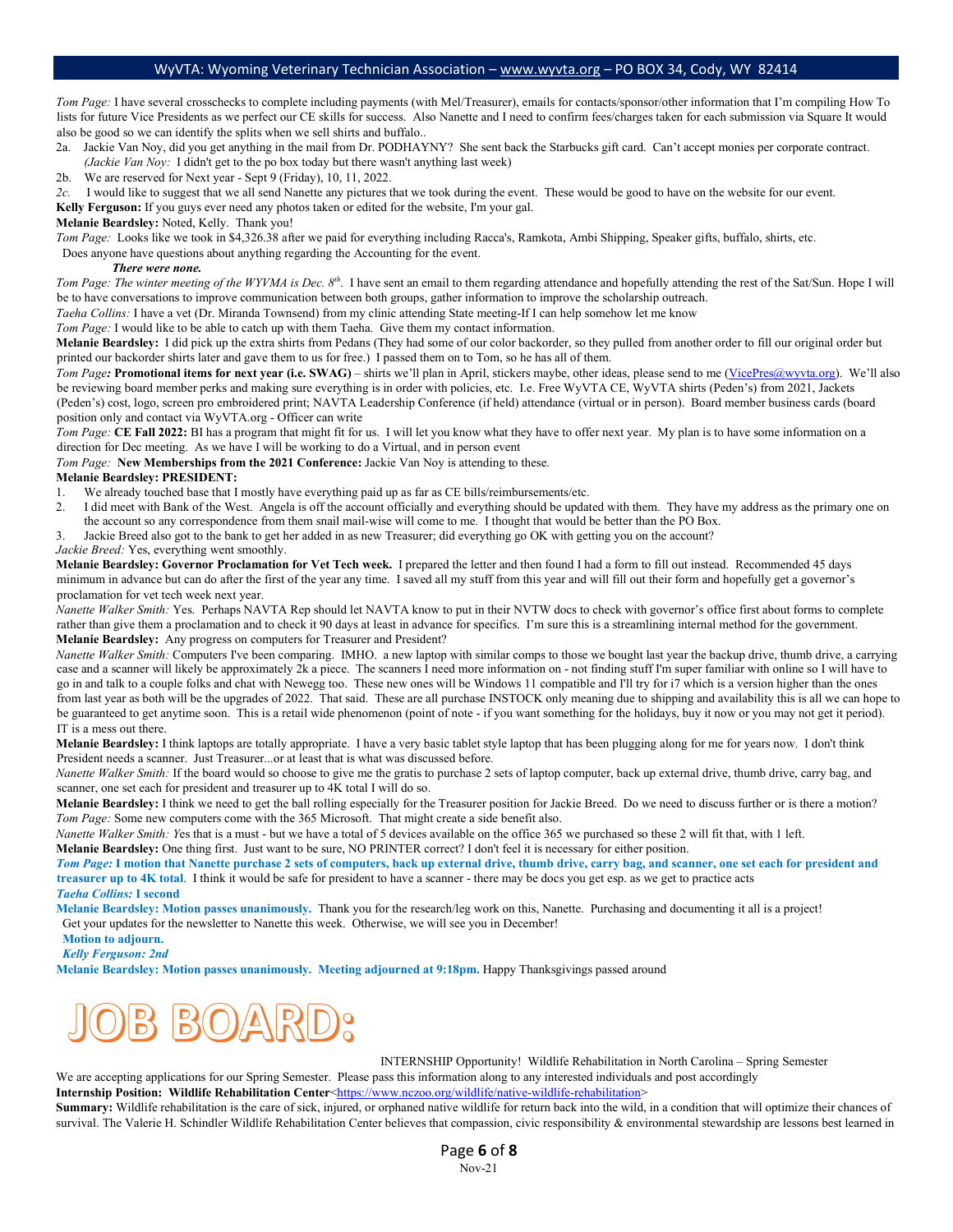the company of leaders who embody & practice these values. The center is a teaching facility, scientific in their approach, compassionate in their care, and is involved in rehabilitation, research & education.

**Primary Role:** Interns assist with the routine daily care of wildlife patients, as well as caring for the resident animal collection. Interns' duties include preparation of diets, cleaning cages, admitting patients, feeding animals, answering phones, and record keeping. Interns will also have the opportunity to assist with medical tasks, as ordered by veterinary staff, such as administering treatments, helping with radiographs, and assisting with surgeries. In addition, interns participate in special projects, tours, training, cage building/maintenance and animal rescues. The paid intern provides supervision and guidance to volunteers and unpaid interns and acts as liaison to the veterinary staff.

**Requirements:** Prospective interns must be in an undergraduate, associates program, or recently graduated (within one year) from a relevant field of study, be able to lift a minimum of 50 lbs., bend, stoop, stand for periods of at least 30 minute intervals, walk on variable substrate, work in all climatic conditions, be able to read & follow instructions, communicate clearly, perform simple calculations and have dependable transportation. Interns must be rabies vaccinated to care for adult self/feeding and education mammals. Unvaccinated interns may assist with the hand-rearing of orphaned mammals, care for birds and reptiles, and perform all other responsibilities. This

position may not be suitable for individuals who are immune suppressed and/or pregnant. Persons who are hearing, sight, or speech impaired should bring this to the attention of the supervisor so reasonable accommodations can be made.

 *This internship Is part of the International Wildlife Rehabilitation Councils' Practicum Accreditation Program; interns will receive a certificate upon successful completion of the program.*

**Applicants:** Preference will be given to candidates pursuing a career in animal care (i.e. wildlife rehabilitation, pre-vet, veterinary technician, zoo and/or aquarium and animal science students, etc.).

#### **Availability Application Deadlines**

Summer Session (Mid May - Aug.) - March 5 Fall Session (Aug. - Mid Oct.) - June 5 Spring Session (Mar. - Mid May) - January 5

**Internships available:**

#### **10 Week Unpaid Internships:**

- \* This internship is a minimum of 10 weeks, 200 hours, 3 6-hour shifts per week, plus 2-hour trainings every Wednesday.
- \* Must be available to work a set schedule alternating between opening and closing shifts, weekends including holidays.
- \* Housing available for ~\$300/month; must have own transportation.
- Spring -3 positions available, Summer 7 positions available, Fall 3 positions available.

#### **12 Week Unpaid Internships:**

- This internship is a minimum of 12 weeks, 360 hours, five 6-hour shifts per week plus 2-hour trainings every Wednesday.
- Must be available to work a set schedule alternating between opening and closing shifts, weekends including holidays.
- Housing is provided, no fee; must have own transportation.
- Spring -1 position available, Summer 1 position available, Fall 1 position available.
- This internship is part of the International Wildlife Rehabilitation Councils' Practicum Accreditation Program

**To Apply: Please mail an application** <https://www.nczoo.org/sites/default/files/2021-03/Wildlife-Rehab-Internship-Job-Application.pdf> to Wildlife Rehabilitation Center, North Carolina Zoo, 4401 Zoo Parkway, Asheboro, NC 27205

or email [nczoo.wildliferehab@nczoo.org<mailto:nczoo.wildliferehab@nczoo.org](mailto:nczoo.wildliferehab@nczoo.org%3cmailto:nczoo.wildliferehab@nczoo.org) and cc = [webmaster@nczoo.org](mailto:webmaster@nczoo.org) with questions.

#### **Other Contact Information:**

Veterinary Section -Wildlife Rehabilitation Center North Carolina Zoo NCZoo.org[<http://nczoo.org/>](http://nczoo.org/) 4401 Zoo Parkway Asheboro, NC 27205 336.879.7644 NC Zoo Wildlife Rehab: [WildlifeRehab@NCZoo.org](mailto:WildlifeRehab@NCZoo.org) or <mailto:NCZoo.WildlifeRehab@NCZoo.org> #StayStrongNC Learn more @ nc.gov/covid19[<http://nc.gov/covid19>](http://nc.gov/covid19) And don't forget your Ws! Wear. Wait. Wash.

\* WEAR a face covering.

\* WAIT 6 feet apart from other people. \* WASH your hands often.

# ---------------------------------------------------------------------------------------------------------------------------------------------------------------

#### JOB POSTING 9/25/21:

**Mountain View Veterinary Hospital is seeking a full time Certified Veterinary Technician to join our 4-Doctor AAHA Accredited small animal veterinary hospital in Sheridan, WY.** We are looking for a highly motivated individual with a positive attitude who works well in a fastpaced team environment and a willingness to learn.

We are a progressive practice that offers emergency and critical care, 24-hour hospital care, orthopedic and soft tissue surgery including TPLO surgical procedure. Our facility also has endoscopy, ultrasound, digital radiology, provides comprehensive dental care, chemotherapy, euthanasia and cremation services, pain management, laser therapy, nutritional and behavioral medicine, vaccinations, and senior and puppy/kitten care. Sheridan is located at the base of the Bighorn Mountains which offers many outdoor activities and a small-town atmosphere.

This position includes after hours/on-call rotation. The desired candidate would be Certified Veterinary Technician with experience is preferred. We would also consider candidates that are not yet certified but will be ready to take their VTNE soon.

**To apply, please EMAIL your cover letter, resume and a minimum of three references.** 

Hours per week: 30-40

Type of Position: Full-time